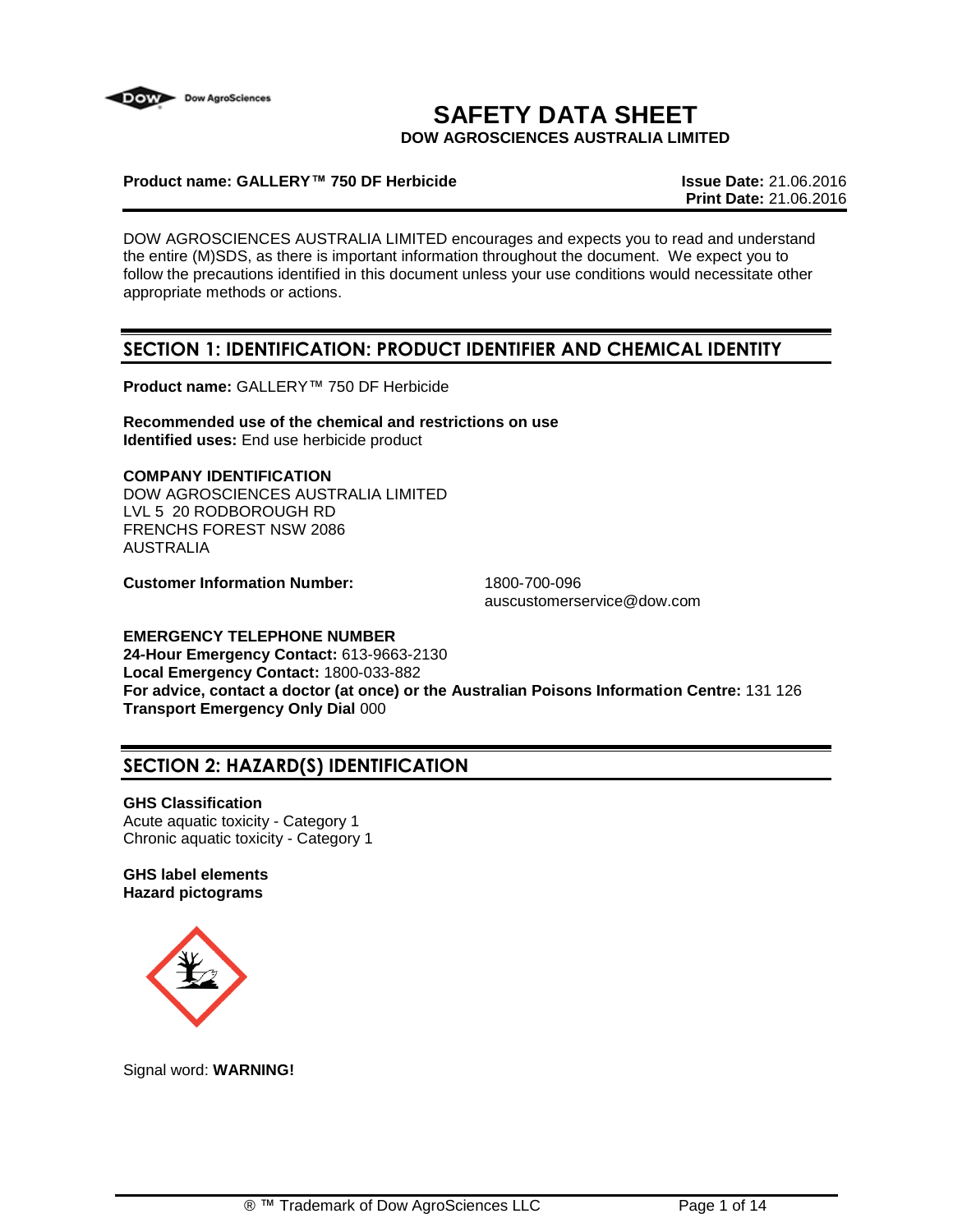#### **Hazard statements**

Very toxic to aquatic life with long lasting effects.

#### **Precautionary statements**

#### **Prevention**

Avoid release to the environment.

# **Response**

Collect spillage.

### **Disposal**

Dispose of contents/ container to an approved waste disposal plant.

### **Other hazards**

No data available

# **SECTION 3: COMPOSITION AND INFORMATION ON INGREDIENTS, IN ACCORDANCE WITH SCHEDULE 8**

| This product is a mixture.                           |               |                      |
|------------------------------------------------------|---------------|----------------------|
| <b>Component</b>                                     | <b>CASRN</b>  | <b>Concentration</b> |
|                                                      |               |                      |
| Isoxaben                                             | 82558-50-7    | 75.0%                |
| Kaolin                                               | 1332-58-7     | < 10.0 %             |
| Diisopropylnaphthalene Sulfonic<br>Acid, Sodium Salt | 1322-93-6     | < 5.0 %              |
| Titanium dioxide                                     | 13463-67-7    | < 1.0 %              |
| <b>Balance</b>                                       | Not available | $\leq$ 13.8 %        |

## **SECTION 4: FIRST AID MEASURES**

### **Description of first aid measures**

**General advice:** First Aid responders should pay attention to self-protection and use the recommended protective clothing (chemical resistant gloves, splash protection). If potential for exposure exists refer to Section 8 for specific personal protective equipment.

**Inhalation:** Move person to fresh air. If person is not breathing, call an emergency responder or ambulance, then give artificial respiration; if by mouth to mouth use rescuer protection (pocket mask etc). Call a poison control center or doctor for treatment advice.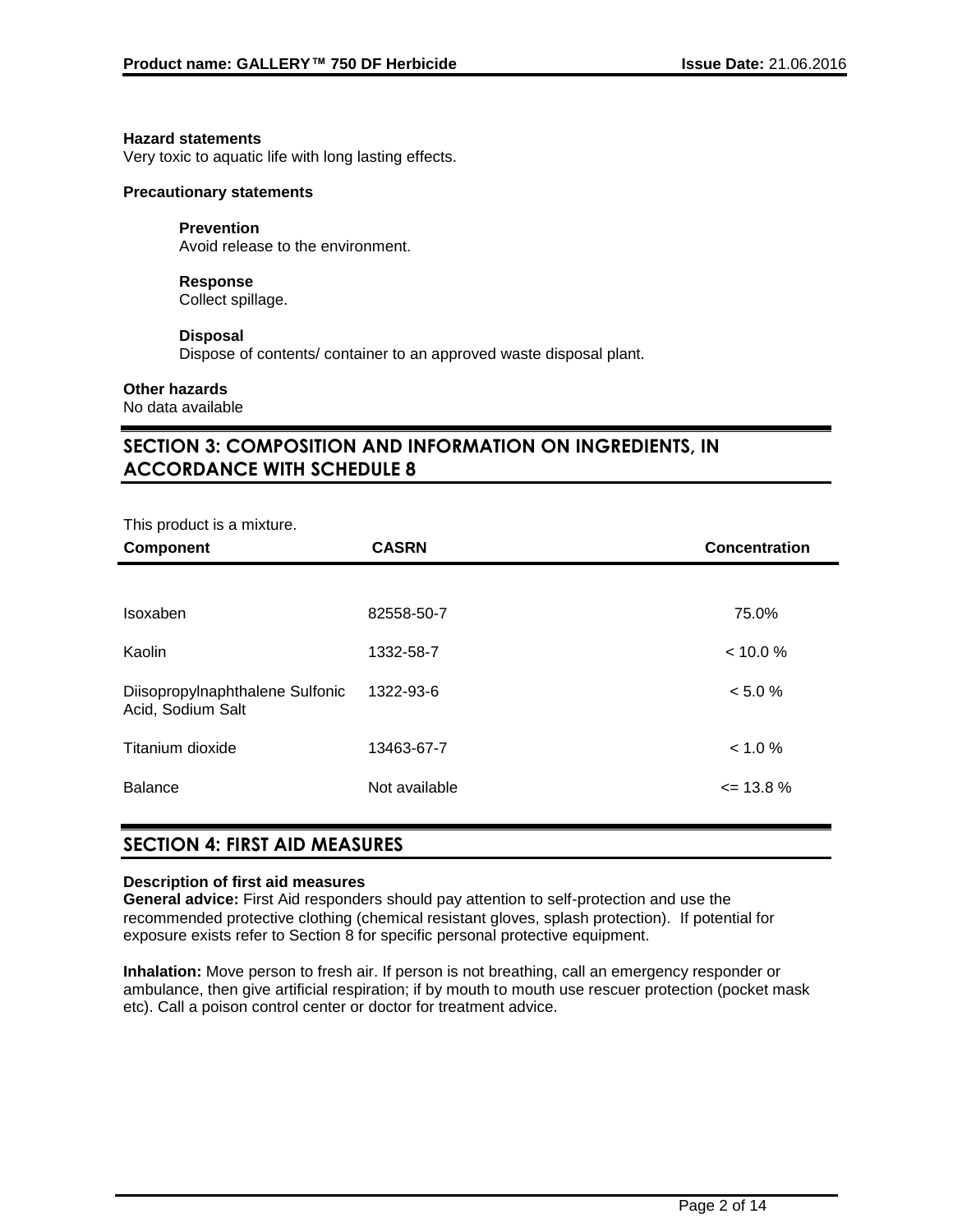**Skin contact:** Take off contaminated clothing. Rinse skin immediately with plenty of water for 15-20 minutes. Call a poison control center or doctor for treatment advice. Suitable emergency safety shower facility should be available in work area.

**Eye contact:** Hold eyes open and rinse slowly and gently with water for 15-20 minutes. Remove contact lenses, if present, after the first 5 minutes, then continue rinsing eyes. Call a poison control center or doctor for treatment advice. Suitable emergency eye wash facility should be immediately available.

**Ingestion:** No emergency medical treatment necessary.

**Most important symptoms and effects, both acute and delayed:** Aside from the information found under Description of first aid measures (above) and Indication of immediate medical attention and special treatment needed (below), any additional important symptoms and effects are described in Section 11: Toxicology Information.

**Indication of any immediate medical attention and special treatment needed**

**Notes to physician:** No specific antidote. Treatment of exposure should be directed at the control of symptoms and the clinical condition of the patient. Have the Safety Data Sheet, and if available, the product container or label with you when calling a poison control center or doctor, or going for treatment.

# **SECTION 5: FIREFIGHTING MEASURES**

# **Hazchem Code**

 $2X$ 

**Suitable extinguishing media:** Water fog or fine spray. Dry chemical fire extinguishers. Carbon dioxide fire extinguishers. Foam.

**Unsuitable extinguishing media:** No data available

### **Special hazards arising from the substance or mixture**

**Hazardous combustion products:** During a fire, smoke may contain the original material in addition to combustion products of varying composition which may be toxic and/or irritating. Combustion products may include and are not limited to: Nitrogen oxides. Carbon monoxide. Carbon dioxide.

**Unusual Fire and Explosion Hazards:** Container may rupture from gas generation in a fire situation. Do not permit dust to accumulate. When suspended in air dust can pose an explosion hazard. Minimize ignition sources. If dust layers are exposed to elevated temperatures, spontaneous combustion may occur. Dense smoke is produced when product burns.

### **Advice for firefighters**

**Fire Fighting Procedures:** Keep people away. Isolate fire and deny unnecessary entry. Consider feasibility of a controlled burn to minimize environment damage. Foam fire extinguishing system is preferred because uncontrolled water can spread possible contamination. Use water spray to cool fire exposed containers and fire affected zone until fire is out and danger of reignition has passed. Fight fire from protected location or safe distance. Consider the use of unmanned hose holders or monitor nozzles. Immediately withdraw all personnel from the area in case of rising sound from venting safety device or discoloration of the container. Move container from fire area if this is possible without hazard. Contain fire water run-off if possible. Fire water run-off, if not contained, may cause environmental damage. Review the "Accidental Release Measures" and the "Ecological Information" sections of this (M)SDS.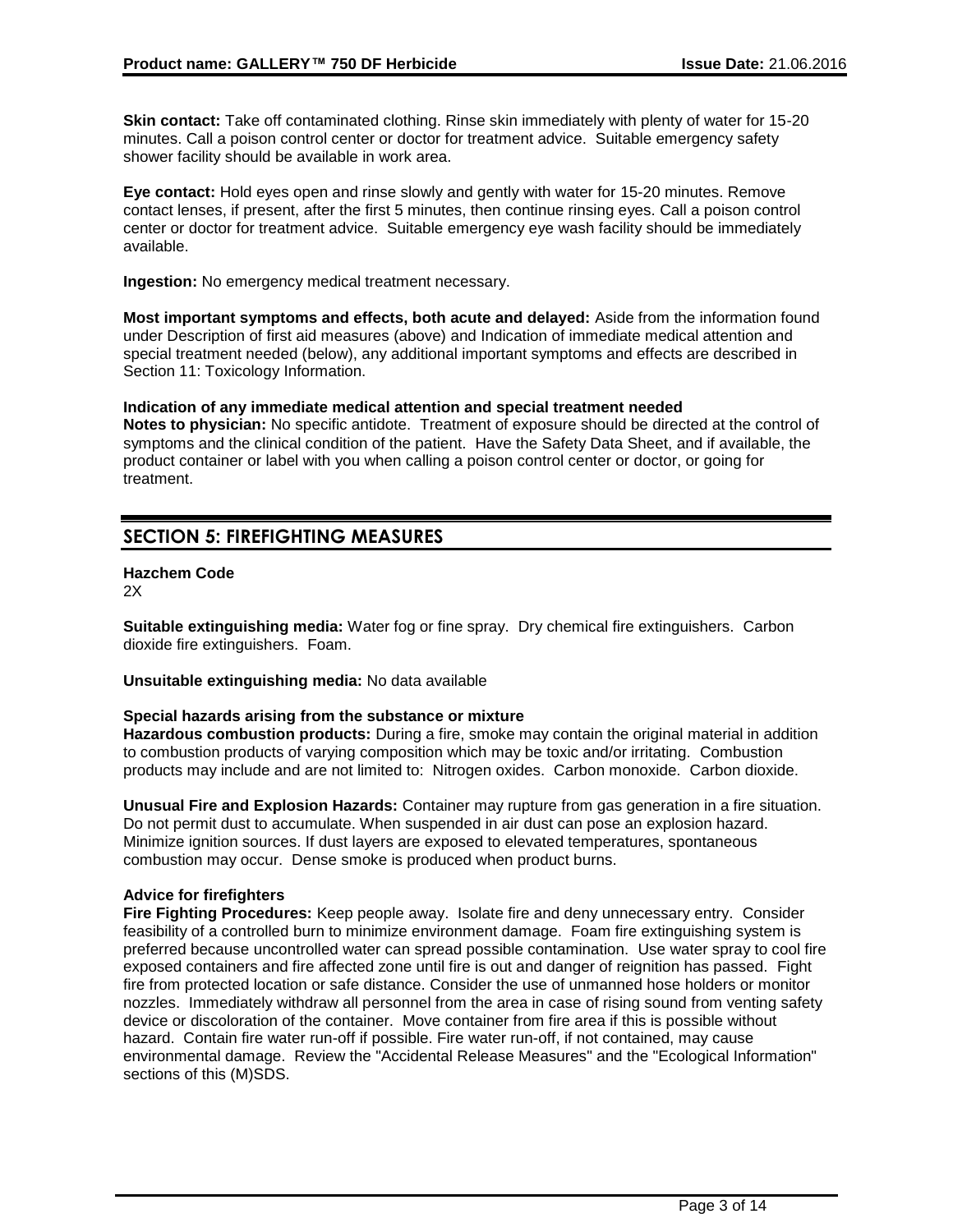**Special protective equipment for firefighters:** Wear positive-pressure self-contained breathing apparatus (SCBA) and protective fire fighting clothing (includes fire fighting helmet, coat, trousers, boots, and gloves). Avoid contact with this material during fire fighting operations. If contact is likely, change to full chemical resistant fire fighting clothing with self-contained breathing apparatus. If this is not available, wear full chemical resistant clothing with self-contained breathing apparatus and fight fire from a remote location. For protective equipment in post-fire or non-fire clean-up situations, refer to the relevant sections.

# **SECTION 6: ACCIDENTAL RELEASE MEASURES**

**Personal precautions, protective equipment and emergency procedures:** Isolate area. Refer to section 7, Handling, for additional precautionary measures. Keep unnecessary and unprotected personnel from entering the area. Keep upwind of spill. Spilled material may cause a slipping hazard. Ventilate area of leak or spill. Use appropriate safety equipment. For additional information, refer to Section 8, Exposure Controls and Personal Protection.

**Environmental precautions:** Prevent from entering into soil, ditches, sewers, waterways and/or groundwater. See Section 12, Ecological Information. Spills or discharge to natural waterways is likely to kill aquatic organisms.

**Methods and materials for containment and cleaning up:** Contain spilled material if possible. Small spills: Sweep up. Collect in suitable and properly labeled containers. Large spills: Contact Dow AgroSciences for clean-up assistance. See Section 13, Disposal Considerations, for additional information.

# **SECTION 7: HANDLING AND STORAGE, INCLUDING HOW THE CHEMICAL MAY BE SAFELY USED**

**Precautions for safe handling:** Keep away from heat, sparks and flame. Keep out of reach of children. Avoid contact with eyes, skin, and clothing. Avoid breathing dust or mist. Do not swallow. Wash thoroughly after handling. Keep container closed. Use with adequate ventilation. No smoking, open flames or sources of ignition in handling and storage area. Good housekeeping and controlling of dusts are necessary for safe handling of product. See Section 8, EXPOSURE CONTROLS AND PERSONAL PROTECTION.

**Conditions for safe storage:** Store in a dry place. Store in original container. Do not store near food, foodstuffs, drugs or potable water supplies.

# **SECTION 8: EXPOSURE CONTROLS AND PERSONAL PROTECTION**

### **Control parameters**

Exposure limits are listed below, if they exist.

| <b>Component</b> | <b>Regulation</b> | Type of listing       | <b>Value/Notation</b>                |
|------------------|-------------------|-----------------------|--------------------------------------|
| Kaolin           | <b>ACGIH</b>      | <b>TWA Respirable</b> | $2 \text{ mg/m}$ 3                   |
|                  |                   | fraction              |                                      |
|                  | AU OEL            | TWA                   | 10 mg/m $3$                          |
| Titanium dioxide | <b>ACGIH</b>      | TWA                   | 10 mg/m $3$<br>, Titanium<br>dioxide |
|                  | Dow IHG           | TWA                   | $2.4 \text{ mg/m}$ 3                 |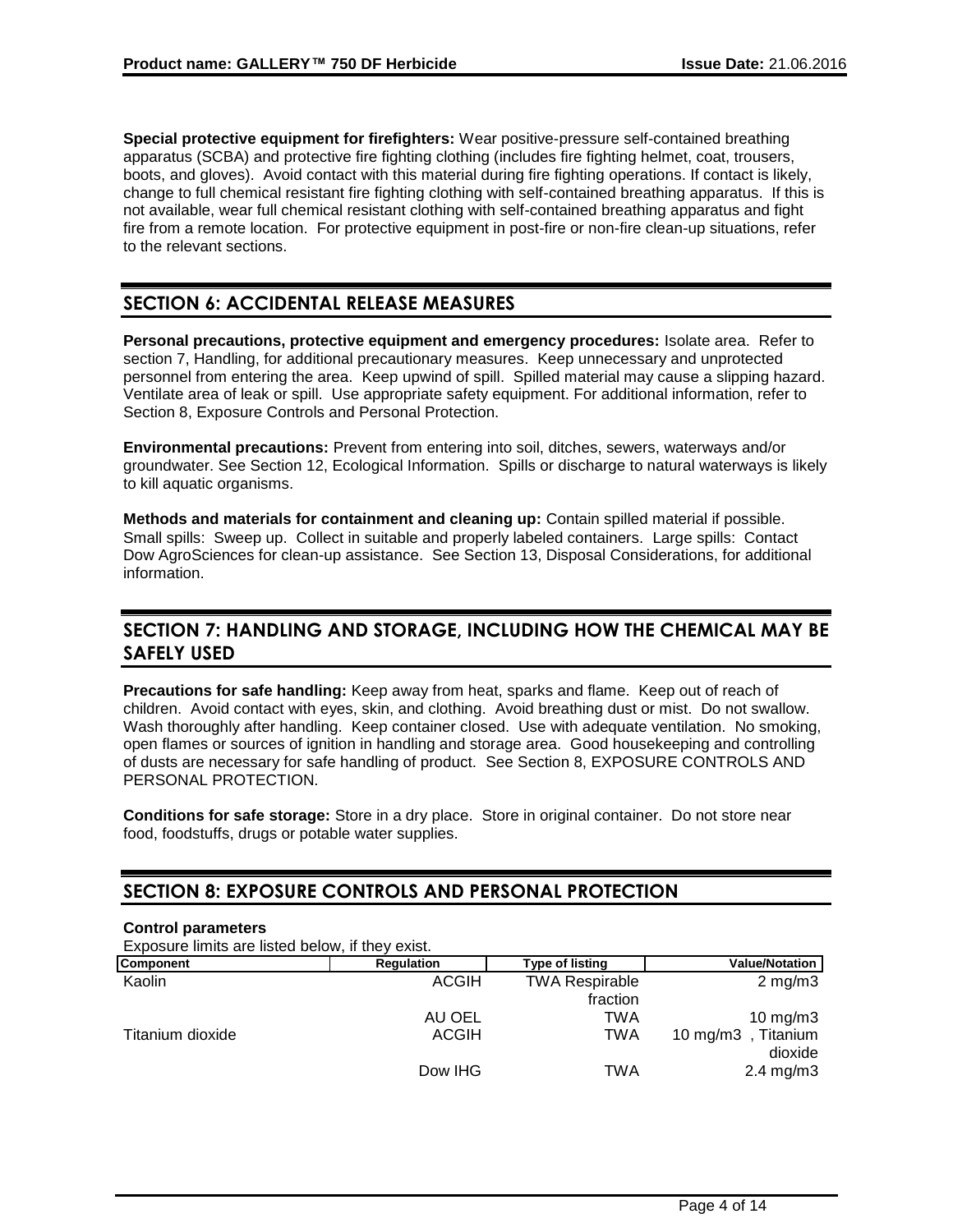AU OEL TWA 10 mg/m3

RECOMMENDATIONS IN THIS SECTION ARE FOR MANUFACTURING, COMMERCIAL BLENDING AND PACKAGING WORKERS. APPLICATORS AND HANDLERS SHOULD SEE THE PRODUCT LABEL FOR PROPER PERSONAL PROTECTIVE EQUIPMENT AND CLOTHING.

#### **Exposure controls**

**Engineering controls:** Use engineering controls to maintain airborne level below exposure limit requirements or guidelines. If there are no applicable exposure limit requirements or guidelines, use only with adequate ventilation. Local exhaust ventilation may be necessary for some operations.

#### **Individual protection measures**

**Eye/face protection:** Use chemical goggles.

### **Skin protection**

**Hand protection:** Use gloves chemically resistant to this material when prolonged or frequently repeated contact could occur. Use chemical resistant gloves classified under standard AS/NZS 2161.10: Protective gloves against chemicals and microorganisms. Examples of preferred glove barrier materials include: Neoprene. Nitrile/butadiene rubber ("nitrile" or "NBR"). Polyvinyl chloride ("PVC" or "vinyl"). When prolonged or frequently repeated contact may occur, a glove is recommended to prevent contact with the solid material. NOTICE: The selection of a specific glove for a particular application and duration of use in a workplace should also take into account all relevant workplace factors such as, but not limited to: Other chemicals which may be handled, physical requirements (cut/puncture protection, dexterity, thermal protection), potential body reactions to glove materials, as well as the instructions/specifications provided by the glove supplier.

**Other protection:** Wear clean, body-covering clothing.

**Respiratory protection:** Respiratory protection should be worn when there is a potential to exceed the exposure limit requirements or guidelines. If there are no applicable exposure limit requirements or guidelines, use an approved respirator. Selection of air-purifying or positivepressure supplied-air will depend on the specific operation and the potential airborne concentration of the material. For emergency conditions, use an approved positive-pressure self-contained breathing apparatus.

The following should be effective types of air-purifying respirators: Organic vapor cartridge with a particulate pre-filter.

**Other Information:** Selection and use of personal protective equipment should be in accordance with the recommendations in one or more of the relevant Australian/New Zealand Standards, including: AS/NZS 1336: Eye and face protection – Guidelines.

AS/NZS 1337: Personal eye protection - Eye and face protectors for occupational applications.

AS/NZS 1715: Selection, use and maintenance of respiratory protective equipment.

AS/NZS 2161: Occupational protective gloves.

AS/NZS 2210: Occupational protective footwear.

AS/NZS 4501: Occupational protective clothing Set

# **SECTION 9: PHYSICAL AND CHEMICAL PROPERTIES**

**Appearance**

**Physical state** Granules.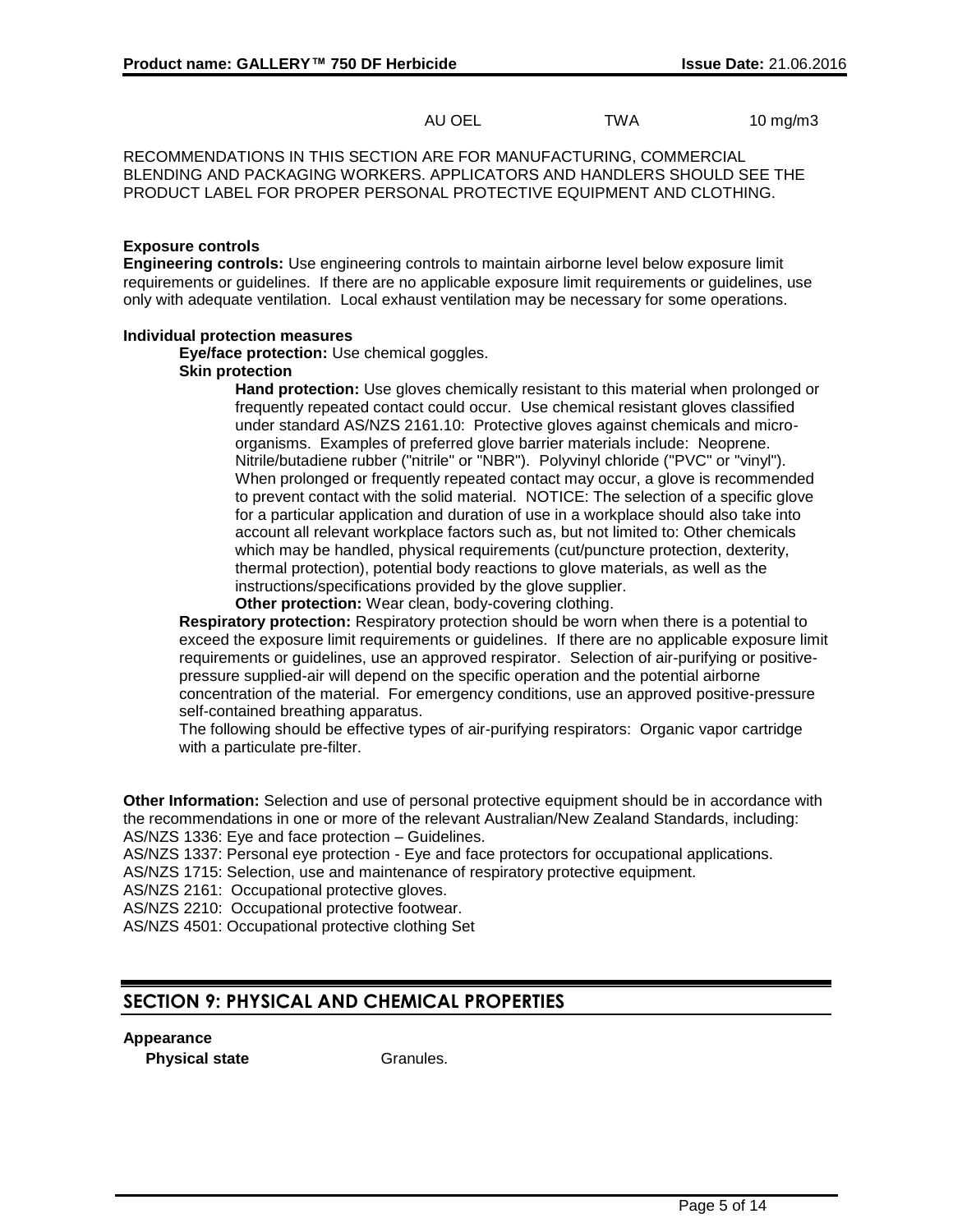| Color                                             | Tan                                     |
|---------------------------------------------------|-----------------------------------------|
| Odor                                              | Aromatic                                |
| <b>Odor Threshold</b>                             | No test data available                  |
| рH                                                | 8.5 - 10.0 pH Electrode (aqueous 50/50) |
| <b>Melting point/range</b>                        | No test data available                  |
| <b>Freezing point</b>                             | Not applicable                          |
| Boiling point (760 mmHg)                          | Not applicable                          |
| <b>Flash point</b>                                | closed cup Not applicable               |
| <b>Evaporation Rate (Butyl Acetate</b><br>= 1)    | Not applicable                          |
| Flammability (solid, gas)                         | No data available                       |
| <b>Lower explosion limit</b>                      | Not applicable                          |
| <b>Upper explosion limit</b>                      | Not applicable                          |
| <b>Vapor Pressure</b>                             | Not applicable                          |
| <b>Relative Vapor Density (air = 1)</b>           | Not applicable                          |
| <b>Relative Density (water = 1)</b>               | Not applicable                          |
| <b>Water solubility</b>                           | Disperses in water                      |
| <b>Partition coefficient: n-</b><br>octanol/water | No data available                       |
| <b>Auto-ignition temperature</b>                  | 415 °C                                  |
| <b>Decomposition temperature</b>                  | No test data available                  |
| <b>Kinematic Viscosity</b>                        | Not applicable                          |
| <b>Explosive properties</b>                       | No                                      |
| <b>Oxidizing properties</b>                       | No data available                       |
| <b>Bulk density</b>                               | 0.384 g/cm3 Unspecified                 |
| <b>Molecular weight</b>                           | No data available                       |
|                                                   |                                         |

NOTE: The physical data presented above are typical values and should not be construed as a specification.

# **SECTION 10: STABILITY AND REACTIVITY**

**Reactivity:** No dangerous reaction known under conditions of normal use.

**Chemical stability:** Stable under recommended storage conditions. See Storage, Section 7. Unstable at elevated temperatures.

**Possibility of hazardous reactions:** Polymerization will not occur.

**Conditions to avoid:** Active ingredient decomposes at elevated temperatures. Generation of gas during decomposition can cause pressure in closed systems. Avoid direct sunlight.

**Incompatible materials:** None known.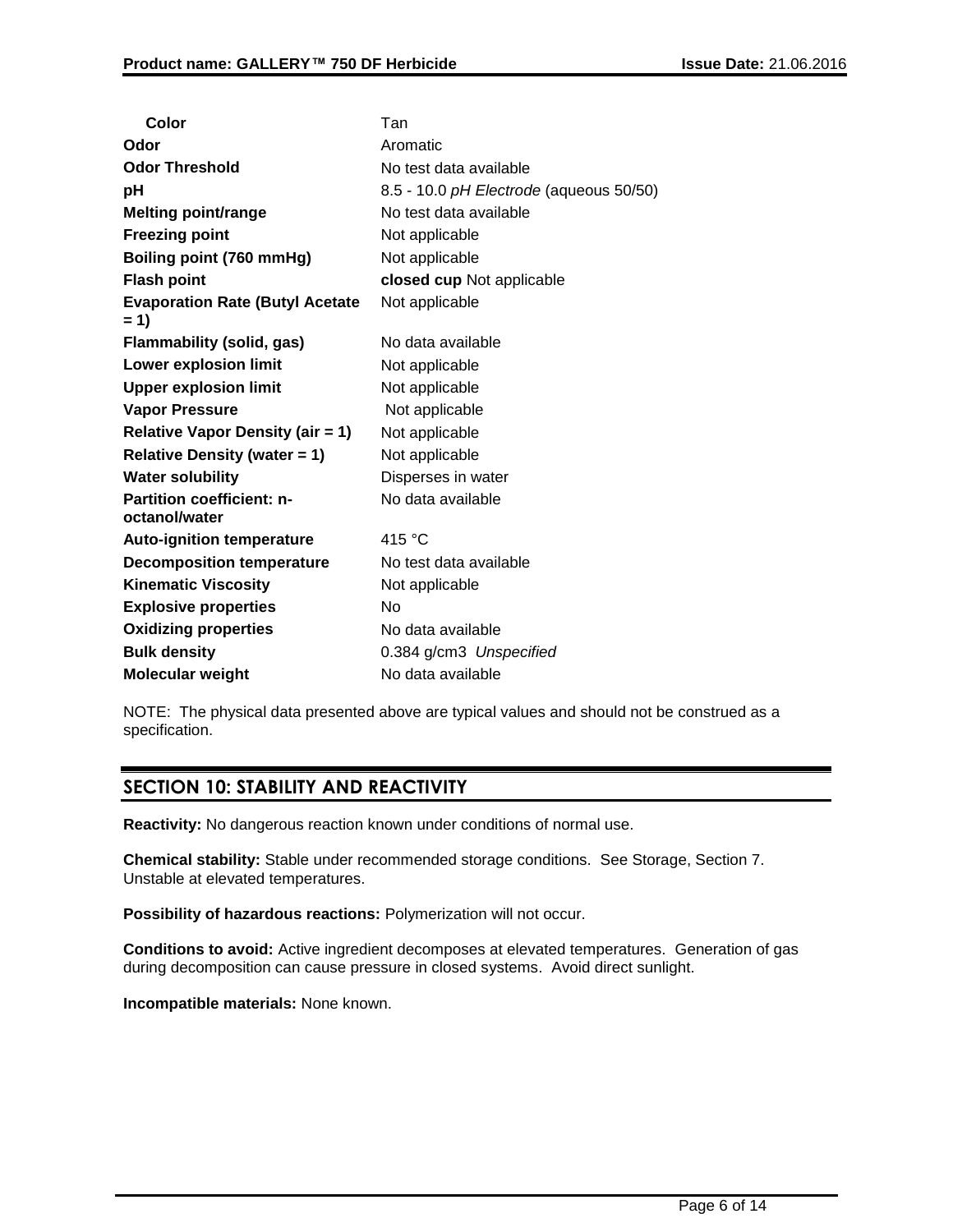**Hazardous decomposition products:** Decomposition products depend upon temperature, air supply and the presence of other materials. Decomposition products can include and are not limited to: Carbon monoxide. Carbon dioxide. Nitrogen oxides. Toxic gases are released during decomposition.

# **SECTION 11: TOXICOLOGICAL INFORMATION**

*Toxicological information appears in this section when such data is available.*

### **Acute toxicity**

### **Acute oral toxicity**

Very low toxicity if swallowed. Harmful effects not anticipated from swallowing small amounts.

As product: LD50, Rat, male and female, > 5,000 mg/kg

#### **Acute dermal toxicity**

Prolonged skin contact is unlikely to result in absorption of harmful amounts.

As product: LD50, Rabbit, male and female, > 5,000 mg/kg

#### **Acute inhalation toxicity**

Inhalation is unlikely due to physical state. Prolonged excessive exposure to dust may cause adverse effects. As product: The LC50 has not been determined.

#### **Skin corrosion/irritation**

Prolonged contact may cause moderate skin irritation with local redness.

### **Serious eye damage/eye irritation**

May cause moderate eye irritation which may be slow to heal. May cause slight temporary corneal injury. Solid or dust may cause irritation or corneal injury due to mechanical action.

### **Sensitization**

For the active ingredient(s): Did not cause allergic skin reactions when tested in guinea pigs.

For respiratory sensitization: No relevant data found.

### **Specific Target Organ Systemic Toxicity (Single Exposure)**

Evaluation of available data suggests that this material is not an STOT-SE toxicant.

### **Specific Target Organ Systemic Toxicity (Repeated Exposure)**

For the active ingredient(s): In animals, effects have been reported on the following organs: Kidney. Liver.

**Carcinogenicity**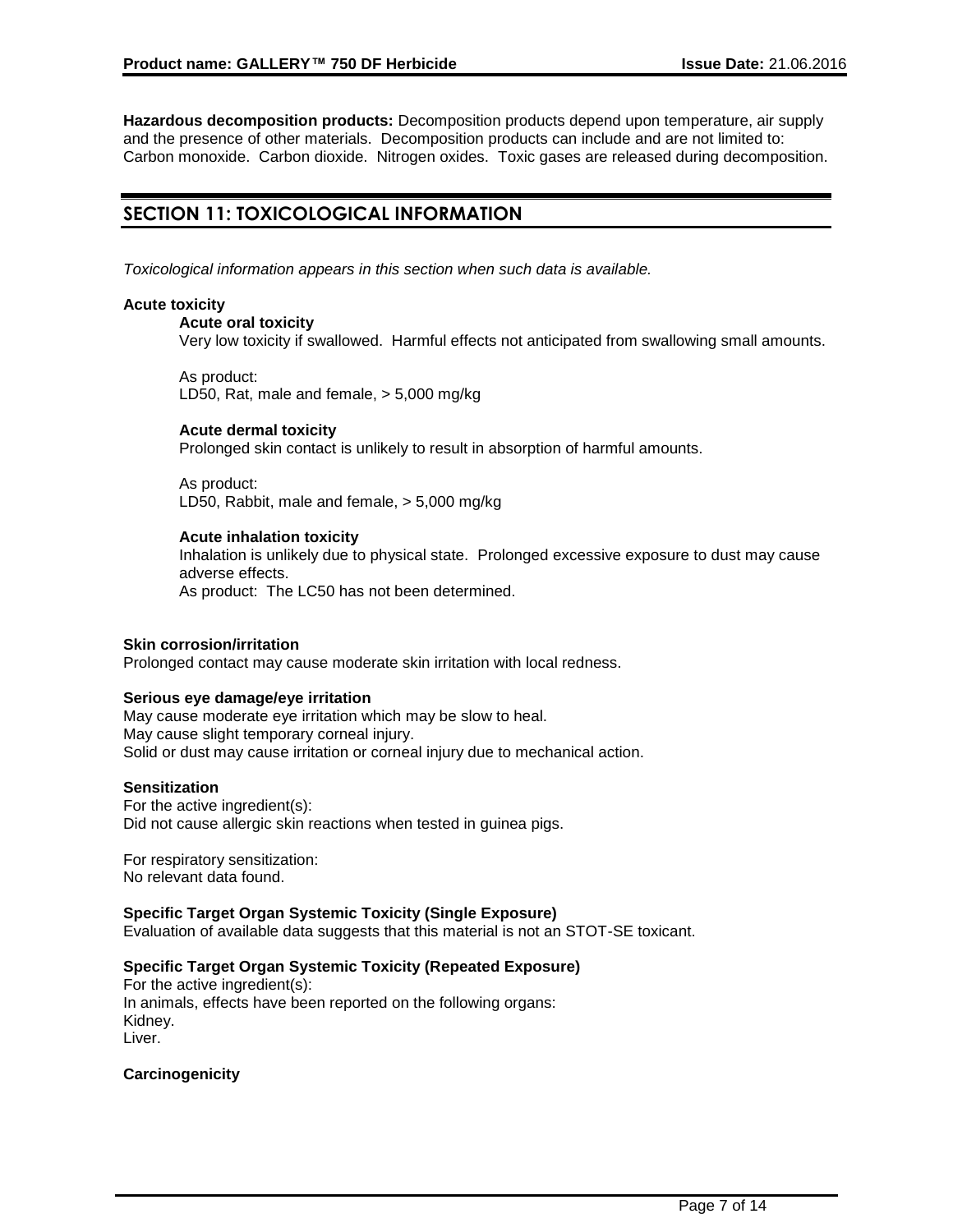For the active ingredient(s): An increase in nonmalignant liver tumors was observed with isoxaben in one of two species tested. A risk assessment has been conducted for this product and has shown, that under normal handling, the minor components will not pose a hazard.

### **Teratogenicity**

For the active ingredient(s): Has caused birth defects in laboratory animals only at doses toxic to the mother.

#### **Reproductive toxicity**

For the active ingredient(s): In animal studies, has been shown to interfere with reproduction in females.

#### **Mutagenicity**

For the active ingredient(s): In vitro genetic toxicity studies were negative. Animal genetic toxicity studies were predominantly negative.

#### **Aspiration Hazard**

Based on physical properties, not likely to be an aspiration hazard.

### **COMPONENTS INFLUENCING TOXICOLOGY:**

#### **Isoxaben**

#### **Acute inhalation toxicity**

Prolonged excessive exposure to dust may cause adverse effects. Based on the available data, narcotic effects were not observed. Based on the available data, respiratory irritation was not observed.

LC50, Rat, male and female, 4 Hour, Aerosol, > 2.93 mg/l

Maximum attainable concentration. No deaths occurred at this concentration.

#### **Kaolin**

**Acute inhalation toxicity** The LC50 has not been determined.

### **Diisopropylnaphthalene Sulfonic Acid, Sodium Salt**

**Acute inhalation toxicity** The LC50 has not been determined.

### **Titanium dioxide**

#### **Acute inhalation toxicity**

LC50, Rat, male, 4 Hour, Dust, > 6.82 mg/l No deaths occurred at this concentration.

#### **Balance**

**Acute inhalation toxicity**

The LC50 has not been determined.

## **SECTION 12: ECOLOGICAL INFORMATION**

*Ecotoxicological information appears in this section when such data is available.*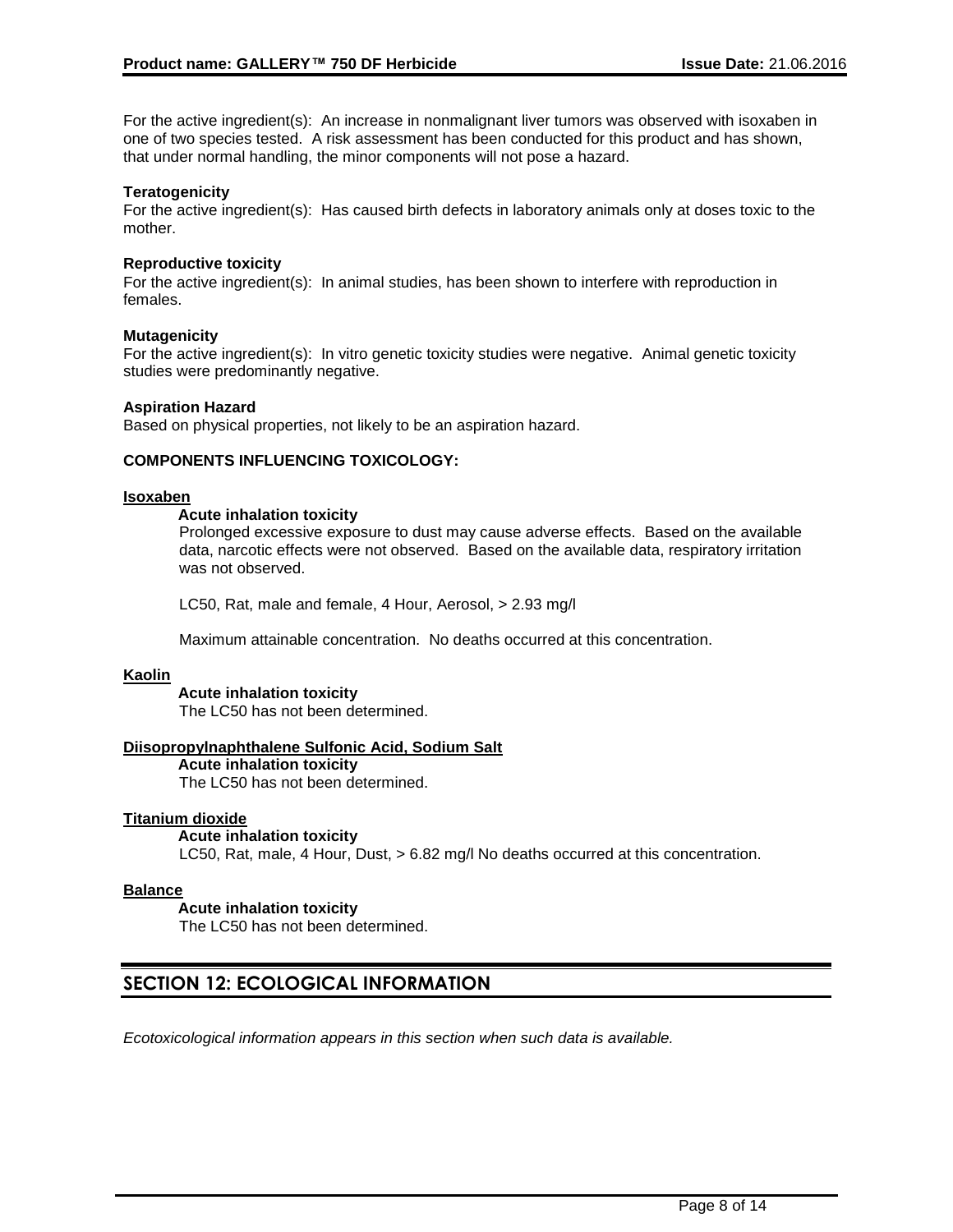### **Ecotoxicity**

### **Isoxaben**

### **Acute toxicity to fish**

Material is very highly toxic to aquatic organisms on an acute basis (LC50/EC50 <0.1 mg/L in the most sensitive species). The LC50 value is above the water solubility.

LC50, Oncorhynchus mykiss (rainbow trout), static test, 96 Hour, 1.2 mg/l, OECD Test Guideline 203 or Equivalent

The LC50 value is above the water solubility.

LC50, Cyprinodon variegatus (sheepshead minnow), static test, 96 Hour, > 0.87 mg/l, OECD Test Guideline 203 or Equivalent

#### **Acute toxicity to aquatic invertebrates**

The EC50 value is above the water solubility. EC50, Daphnia magna (Water flea), static test, 48 Hour, > 1.3 mg/l, OECD Test Guideline 202 or Equivalent

### **Acute toxicity to algae/aquatic plants**

EbC50, Lemna minor (duckweed), static test, 7 d, Biomass, 0.011 mg/l, OECD Test Guideline 201 or Equivalent The EC50 value is above the water solubility.

ErC50, Pseudokirchneriella subcapitata (green algae), static test, 72 Hour, Growth rate inhibition,  $> 1.2$  mg/l

The EC50 value is above the water solubility.

ErC50, Skeletonema costatum (marine diatom), static test, 72 Hour, > 0.49 mg/l

### **Toxicity to bacteria**

EC50, activated sludge, Respiration inhibition, 3 Hour, Respiration rates., > 100 mg/l

### **Chronic toxicity to fish**

NOEC, Pimephales promelas (fathead minnow), semi-static test, 33 d, growth, 0.4 mg/l LOEC, Pimephales promelas (fathead minnow), semi-static test, 33 d, growth,  $> 0.40$  mg/l MATC (Maximum Acceptable Toxicant Level), Pimephales promelas (fathead minnow), semistatic test, 33 d, growth, > 0.40 mg/l

### **Chronic toxicity to aquatic invertebrates**

NOEC, Daphnia magna (Water flea), static test, 21 d, growth, 0.69 mg/l LOEC, Daphnia magna (Water flea), static test, 21 d, growth, 1.01 mg/l MATC (Maximum Acceptable Toxicant Level), Daphnia magna (Water flea), static test, 21 d, growth, 0.85 mg/l NOEC, saltwater mysid Mysidopsis bahia, flow-through test, 28 d, 0.841 mg/l LOEC, saltwater mysid Mysidopsis bahia, flow-through test, 28 d, > 0.841 mg/l NOEC, Midge (Chironomus riparius), static test, 28 d, mortality, 32 mg/l LOEC, Midge (Chironomus riparius), static test, 28 d, mortality, 64 mg/l MATC (Maximum Acceptable Toxicant Level), Midge (Chironomus riparius), static test, 28 d, mortality, 48 mg/l

### **Toxicity to Above Ground Organisms**

Material is practically non-toxic to birds on an acute basis (LD50 > 2000 mg/kg). Material is moderately toxic to birds on a dietary basis (LC50 between 501 and 1000 ppm). oral LD50, Colinus virginianus (Bobwhite quail), 14 d, > 2000mg/kg bodyweight. LC50, Colinus virginianus (Bobwhite quail), 8 d, > 937mg/kg diet. oral LD50, Apis mellifera (bees), > 100micrograms/bee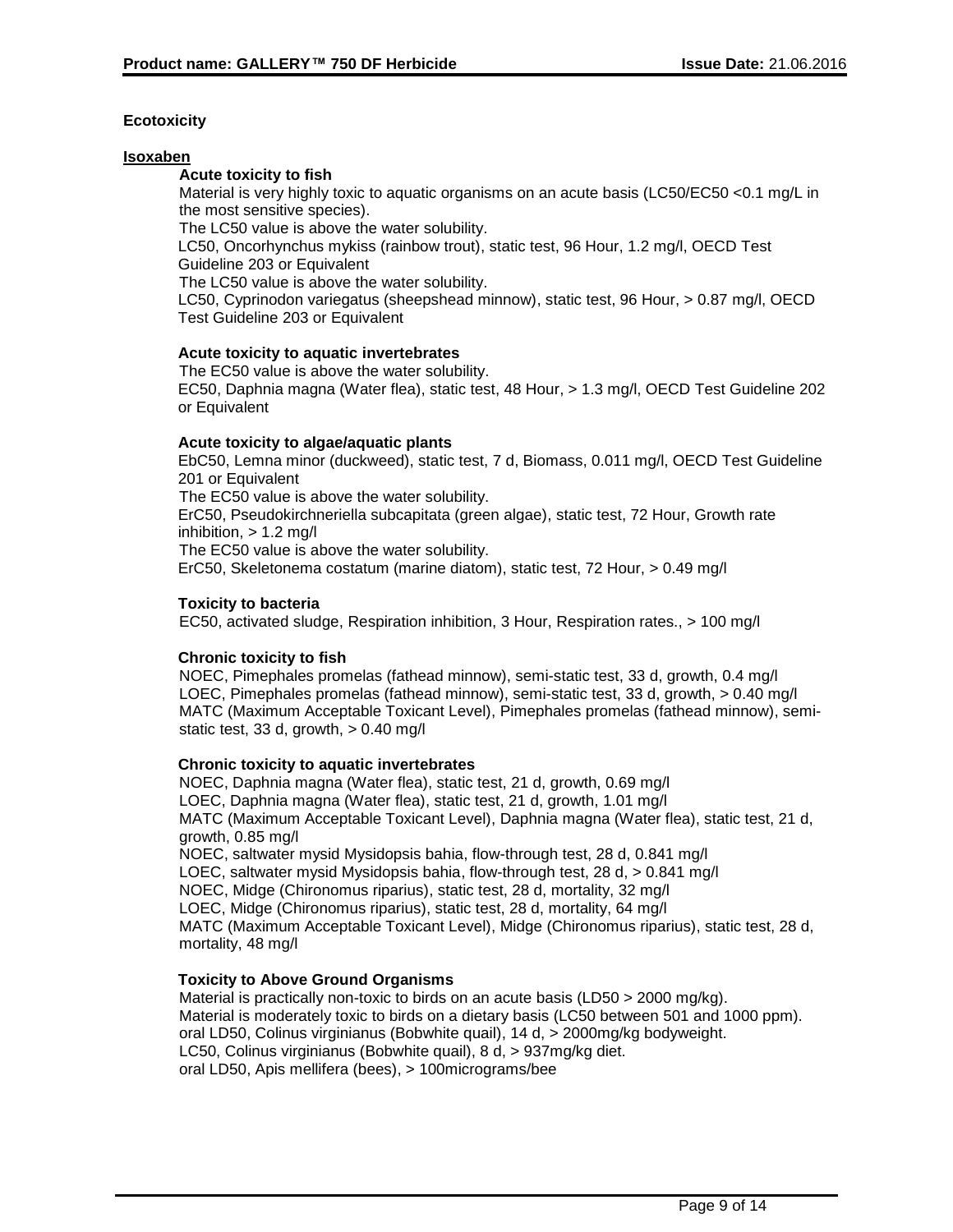contact LD50, Apis mellifera (bees), 48 Hour, > 100micrograms/bee

### **Toxicity to soil-dwelling organisms**

LC50, Eisenia fetida (earthworms), 14 d, > 1,000 mg/kg

### **Kaolin**

**Acute toxicity to fish** Not expected to be acutely toxic to aquatic organisms.

### **Diisopropylnaphthalene Sulfonic Acid, Sodium Salt**

#### **Acute toxicity to fish**

Material is practically non-toxic to aquatic organisms on an acute basis (LC50/EC50/EL50/LL50 >100 mg/L in the most sensitive species tested). LC50, Oryzias latipes (Orange-red killifish), 48 Hour, 275 mg/l

### **Titanium dioxide**

#### **Acute toxicity to fish**

Material is practically non-toxic to aquatic organisms on an acute basis (LC50/EC50/EL50/LL50 >100 mg/L in the most sensitive species tested). NOEC mortality, Leuciscus idus (Golden orfe), static test, 48 Hour, > 1,000 mg/l

### **Acute toxicity to aquatic invertebrates**

EC50, Daphnia magna (Water flea), static test, 48 Hour, > 1,000 mg/l

### **Balance**

**Acute toxicity to fish**

No relevant data found.

### **Persistence and degradability**

### **Isoxaben**

**Biodegradability:** Material is expected to biodegrade very slowly (in the environment). Fails to pass OECD/EEC tests for ready biodegradability. Biodegradation rate may increase in soil and/or water with acclimation. 10-day Window: Fail **Biodegradation:** 1 %

**Exposure time:** 28 d **Method:** OECD Test Guideline 301B or Equivalent

**Theoretical Oxygen Demand:** 1.98 mg/mg

**Chemical Oxygen Demand:** 1.77 mg/g

**Stability in Water (1/2-life)** Hydrolysis, half-life, > 5 d, pH 7.0

**Photodegradation Test Type:** Half-life (direct photolysis) **Method:** Measured **Photodegradation Test Type:** Half-life (direct photolysis) **Photodegradation Test Type:** Half-life (indirect photolysis) **Sensitizer:** OH radicals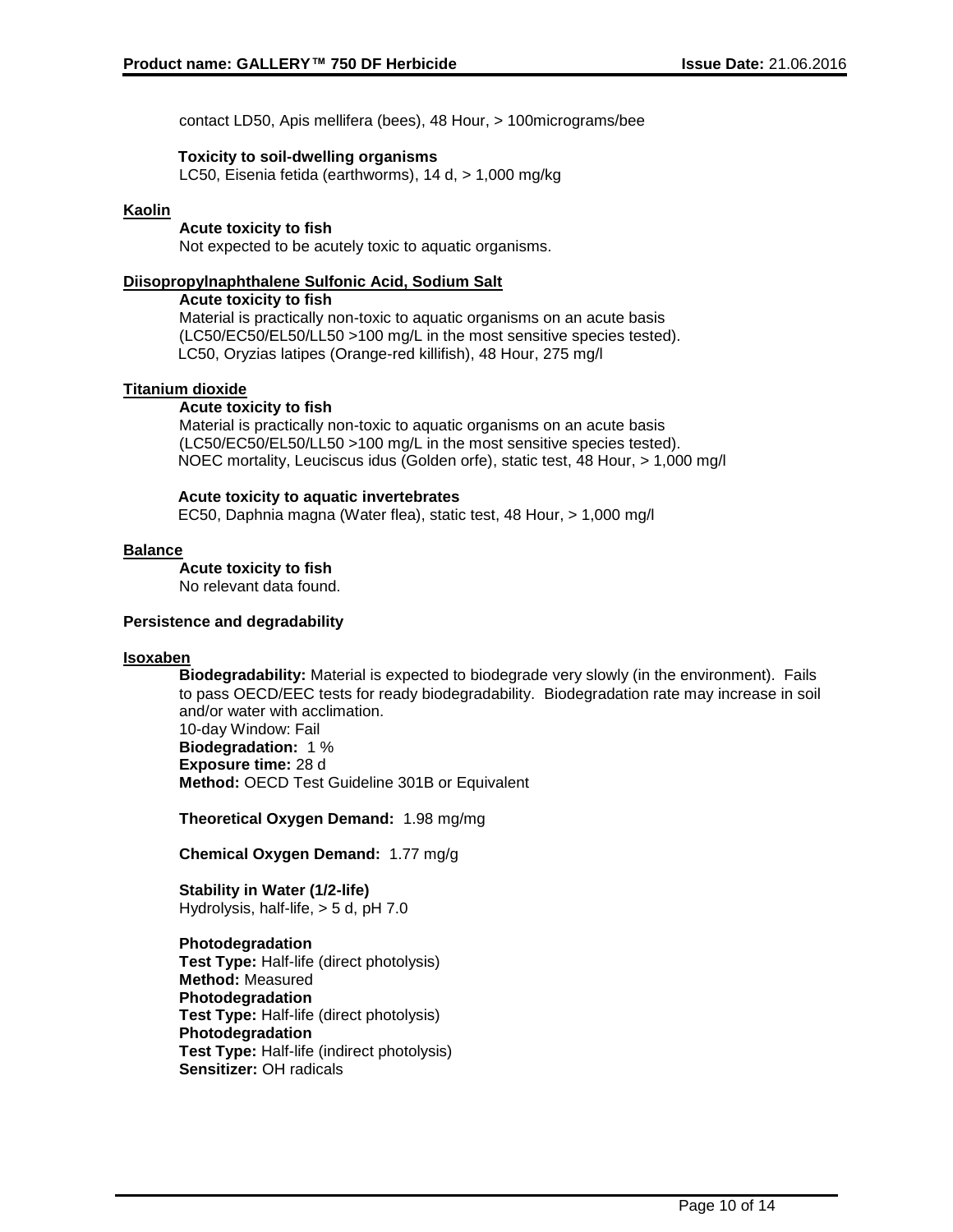**Atmospheric half-life:** 0.628 Hour **Method:** Estimated.

### **Kaolin**

**Biodegradability:** Biodegradation is not applicable.

### **Diisopropylnaphthalene Sulfonic Acid, Sodium Salt**

**Biodegradability:** Material is expected to biodegrade very slowly (in the environment). Fails to pass OECD/EEC tests for ready biodegradability.

**Biodegradation:** 0 % **Exposure time:** 14 d **Method:** OECD Test Guideline 302C or Equivalent

### **Titanium dioxide**

**Biodegradability:** Biodegradation is not applicable.

#### **Balance**

**Biodegradability:** No relevant data found.

**Bioaccumulative potential Bioaccumulation:** No data available.

### **Mobility in Soil**

#### **Isoxaben**

Potential for mobility in soil is low (Koc between 500 and 2000). **Partition coefficient (Koc):** 700 - 1290

### **Kaolin**

No relevant data found.

#### **Diisopropylnaphthalene Sulfonic Acid, Sodium Salt**

No relevant data found.

### **Titanium dioxide**

No data available.

### **Balance**

No relevant data found.

### **Results of PBT and vPvB assessment**

#### **Isoxaben**

This substance is not considered to be persistent, bioaccumulating and toxic (PBT). This substance is not considered to be very persistent and very bioaccumulating (vPvB).

#### **Kaolin**

This substance is not considered to be persistent, bioaccumulating and toxic (PBT). This substance is not considered to be very persistent and very bioaccumulating (vPvB).

### **Diisopropylnaphthalene Sulfonic Acid, Sodium Salt**

This substance has not been assessed for persistence, bioaccumulation and toxicity (PBT).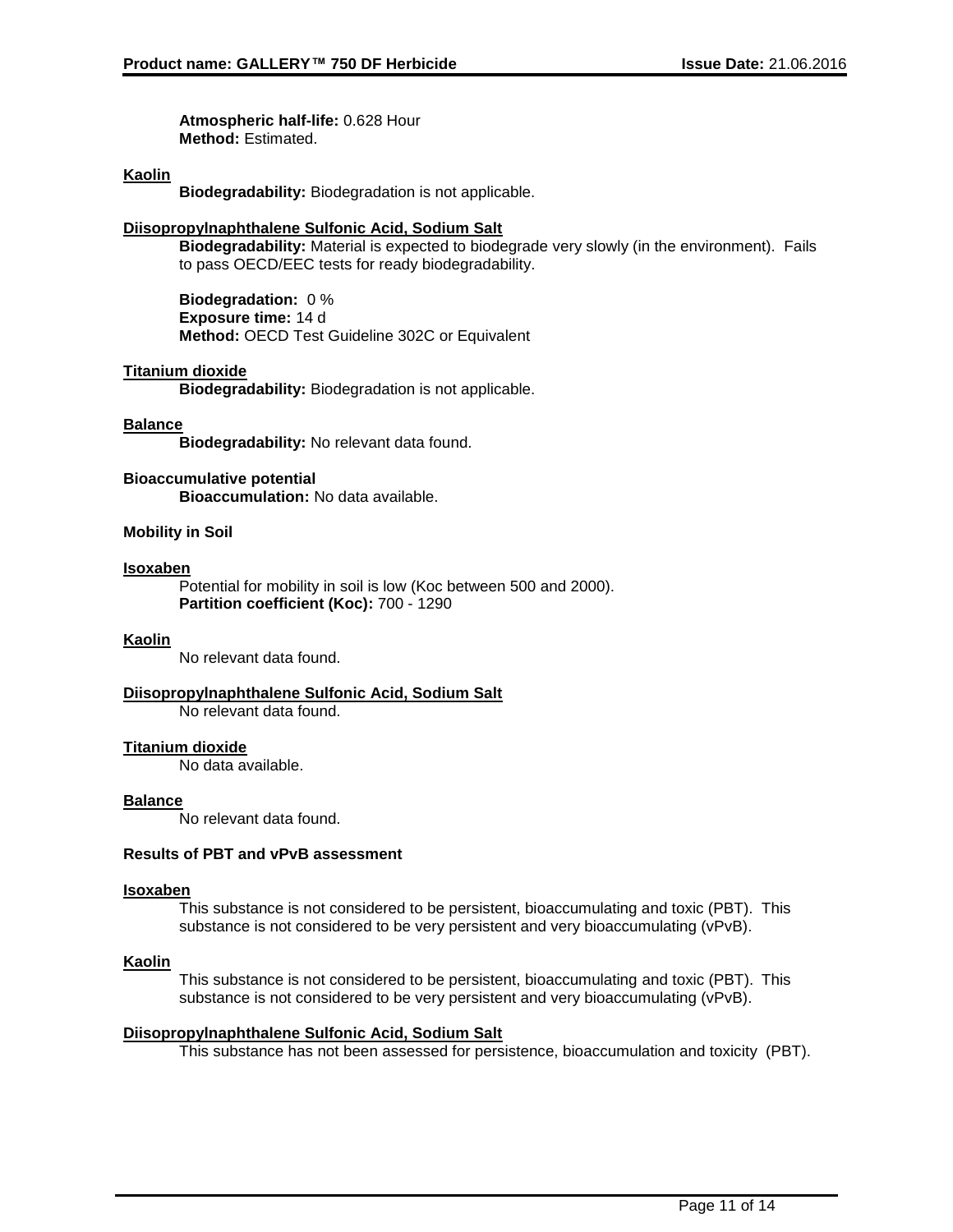### **Titanium dioxide**

This substance has not been assessed for persistence, bioaccumulation and toxicity (PBT).

### **Balance**

This substance has not been assessed for persistence, bioaccumulation and toxicity (PBT).

### **Other adverse effects**

### **Isoxaben**

This substance is not on the Montreal Protocol list of substances that deplete the ozone layer.

### **Kaolin**

This substance is not on the Montreal Protocol list of substances that deplete the ozone layer.

### **Diisopropylnaphthalene Sulfonic Acid, Sodium Salt**

This substance is not on the Montreal Protocol list of substances that deplete the ozone layer.

### **Titanium dioxide**

This substance is not on the Montreal Protocol list of substances that deplete the ozone layer.

### **Balance**

This substance is not on the Montreal Protocol list of substances that deplete the ozone layer.

# **SECTION 13: DISPOSAL CONSIDERATIONS**

**Disposal methods:** If wastes and/or containers cannot be disposed of according to the product label directions, disposal of this material must be in accordance with your local or area regulatory authorities. This information presented below only applies to the material as supplied. The identification based on characteristic(s) or listing may not apply if the material has been used or otherwise contaminated. It is the responsibility of the waste generator to determine the toxicity and physical properties of the material generated to determine the proper waste identification and disposal methods in compliance with applicable regulations. If the material as supplied becomes a waste, follow all applicable regional, national and local laws.

This product when disposed of in its unused and uncontaminated state should be treated as a hazardous waste.

# **SECTION 14: TRANSPORT INFORMATION**

**ADG**

**UN number** UN 3077 **Class** 9 **Packing group III Marine pollutant ISOXaben** 

**Proper shipping name** ENVIRONMENTALLY HAZARDOUS SUBSTANCE, SOLID, N.O.S.(Isoxaben)

### **Classification for SEA transport (IMO-IMDG):**

**Proper shipping name** ENVIRONMENTALLY HAZARDOUS SUBSTANCE, SOLID, N.O.S.(Isoxaben)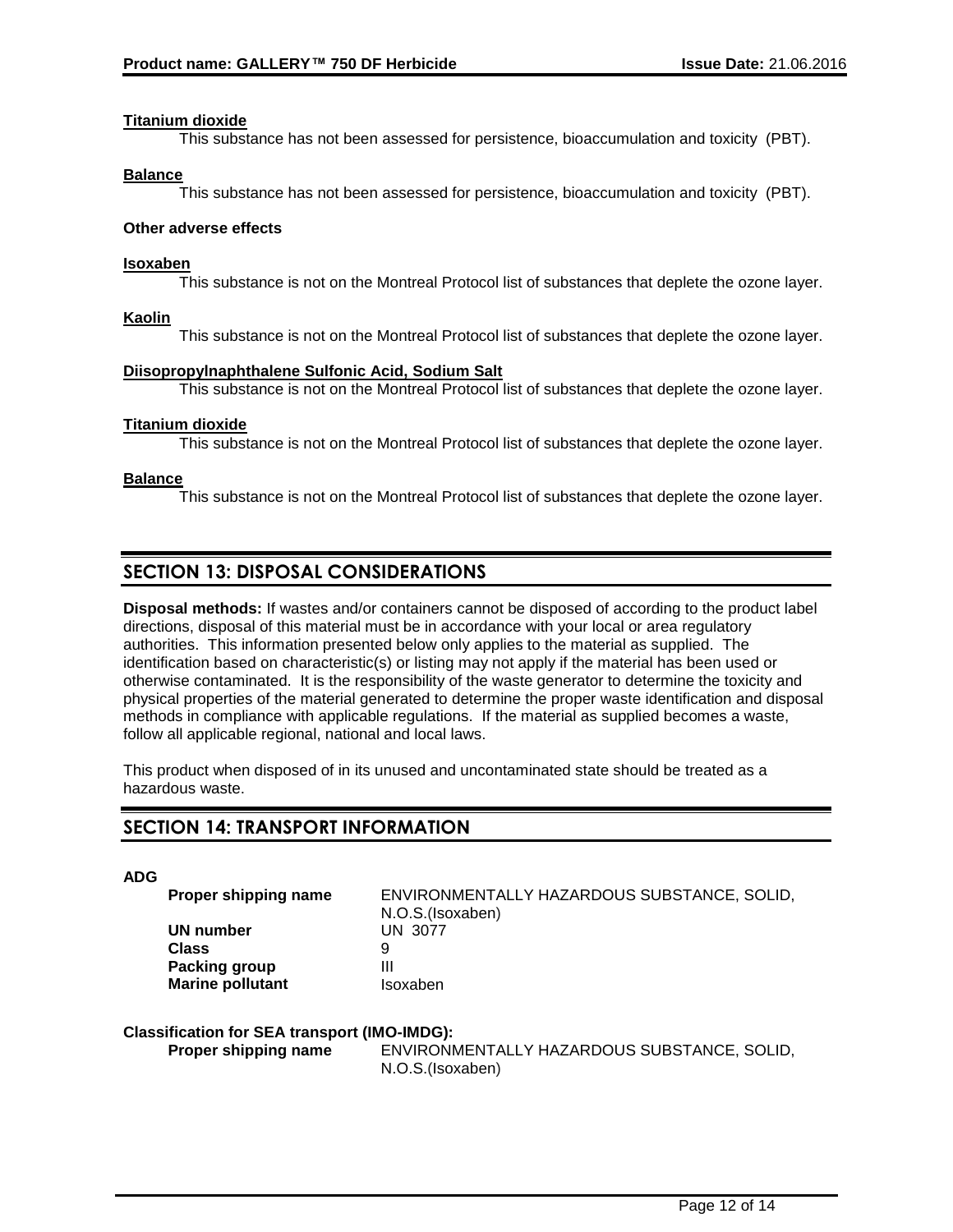|    | UN number                                            | UN 3077                                                       |
|----|------------------------------------------------------|---------------------------------------------------------------|
|    | Class                                                | 9                                                             |
|    | Packing group                                        | Ш                                                             |
|    | <b>Marine pollutant</b>                              | Isoxaben                                                      |
|    | <b>Transport in bulk</b>                             | Consult IMO regulations before transporting ocean bulk        |
|    | according to Annex I or II                           |                                                               |
|    | of MARPOL 73/78 and the                              |                                                               |
|    | <b>IBC or IGC Code</b>                               |                                                               |
|    | <b>Classification for AIR transport (IATA/ICAO):</b> |                                                               |
|    | Proper shipping name                                 | Environmentally hazardous substance, solid, n.o.s. (Isoxaben) |
|    | <b>UN number</b>                                     | UN 3077                                                       |
|    | <b>Class</b>                                         | 9                                                             |
|    | Packing group                                        | Ш                                                             |
| 2X | <b>Hazchem Code</b>                                  |                                                               |
|    |                                                      |                                                               |

### **Further information:**

Environmentally Hazardous Substances meeting the descriptions of UN 3077 or UN 3082 are not subject to the Australian Code for the Transport of Dangerous Goods (ADG). This applies when transported by road or rail in packagings that do not incorporate a receptacle exceeding 500 kg(L) or IBCs per ADG Special Provision AU01.

This information is not intended to convey all specific regulatory or operational requirements/information relating to this product. Transportation classifications may vary by container volume and may be influenced by regional or country variations in regulations. Additional transportation system information can be obtained through an authorized sales or customer service representative. It is the responsibility of the transporting organization to follow all applicable laws, regulations and rules relating to the transportation of the material.

# **SECTION 15: REGULATORY INFORMATION**

# **Poison Schedule**

S5

APVMA Approval Number: 47333

### **Australia Inventory of Chemical Substances (AICS)**

The product is used in a biocide/pesticide application and is subject to the applicable regulation. It contains a component exempt from inventory listing requirements. Because an intentional component of the product is not on the inventory, the product may only be used in the exempt application.

# **SECTION 16: ANY OTHER RELEVANT INFORMATION**